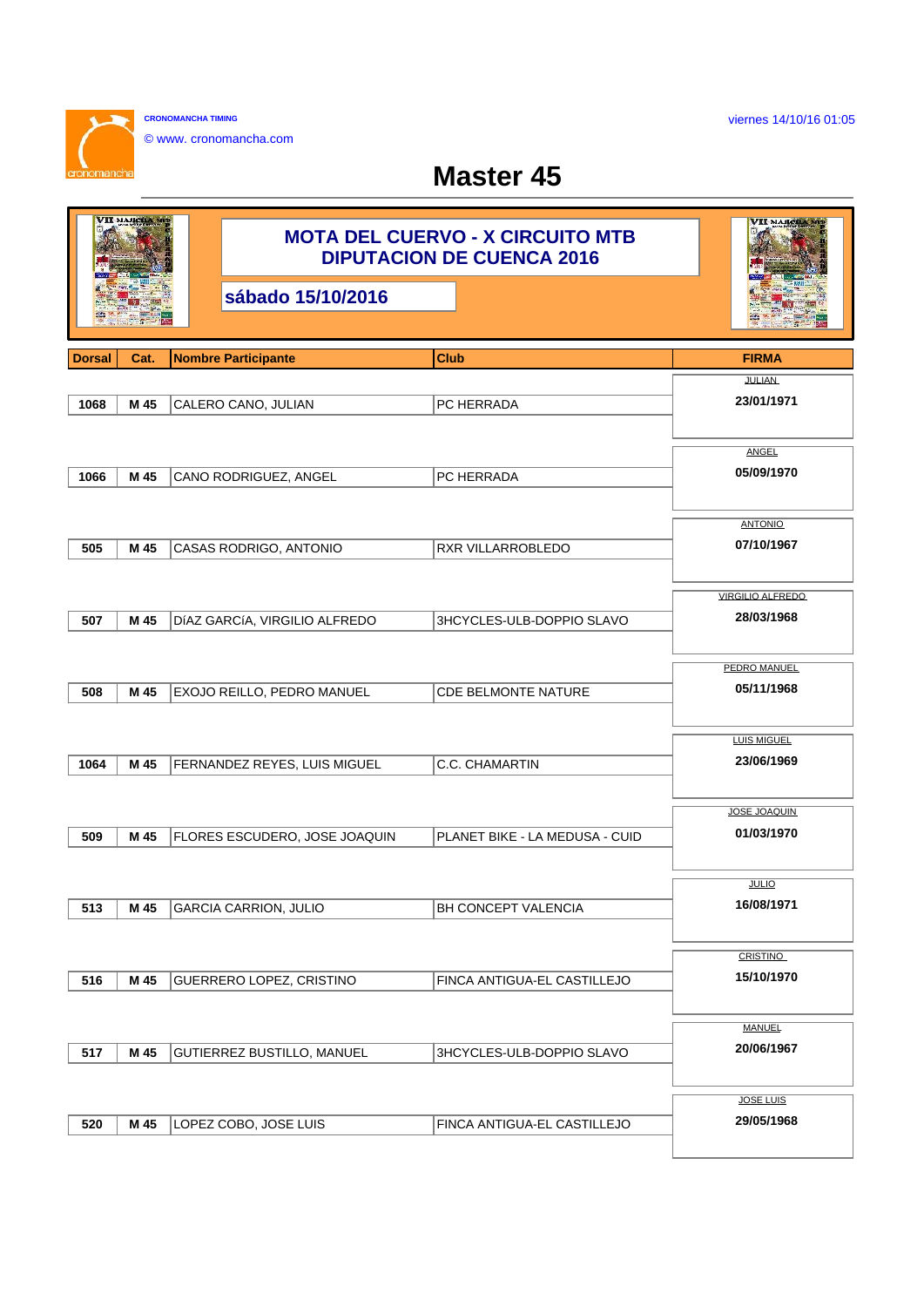viernes 14/10/16 01:05

**CRONOMANCHA TIMING** © www. cronomancha.com

 $\mathbf{r}$ 

## **Master 45**

|      |      |                              |                                      | <b>ALBERTO</b>               |
|------|------|------------------------------|--------------------------------------|------------------------------|
| 521  | M 45 | MARTIN ESCRIBANO, ALBERTO    | FINCA ANTIGUA-EL CASTILLEJO          | 10/06/1969                   |
|      |      |                              |                                      |                              |
|      |      |                              |                                      | <b>SERAFIN</b>               |
| 1069 | M 45 | MARTINEZ RAMON, SERAFIN      | RXR VILLARROBLEDO                    | 17/09/1967                   |
|      |      |                              |                                      |                              |
|      |      |                              |                                      | <b>MIGUEL ANGEL</b>          |
| 524  | M 45 | MASSO GONZALEZ, MIGUEL ANGEL | FINCA ANTIGUA-EL CASTILLEJO          | 08/11/1971                   |
|      |      |                              |                                      |                              |
|      |      |                              |                                      |                              |
|      |      |                              |                                      | <b>JOAQUIN</b><br>12/11/1967 |
| 1063 | M 45 | MATEO GOMEZ, JOAQUIN         | <b>BTT JARA BIKERS</b>               |                              |
|      |      |                              |                                      |                              |
|      |      |                              |                                      | PEDRO JOSE                   |
| 525  | M 45 | MENA SAEZ, PEDRO JOSE        | LA PAJARA - VILLAR DE CAÑAS          | 13/08/1970                   |
|      |      |                              |                                      |                              |
|      |      |                              |                                      | <b>ANTONIO</b>               |
| 526  | M 45 | MESAS GALINDO, ANTONIO       | <b>BTT SAN CLEMENTE-ISLA PARAISO</b> | 08/04/1971                   |
|      |      |                              |                                      |                              |
|      |      |                              |                                      | PEDRO JOSE                   |
| 556  | M 45 | MONTERO ALCAÑIZ, PEDRO JOSE  | <b>TODOBICI CUENCA</b>               | 12/02/1968                   |
|      |      |                              |                                      |                              |
|      |      |                              |                                      | <b>AURELIO</b>               |
| 530  | M 45 | MORCILLO DENIA, AURELIO      | RXR VILLARROBLEDO                    | 06/09/1967                   |
|      |      |                              |                                      |                              |
|      |      |                              |                                      | <b>ALEJANDRO</b>             |
| 1065 | M 45 | MUñOZ PULPON, ALEJANDRO      | <b>INDEPENDIENTE</b>                 | 17/10/1967                   |
|      |      |                              |                                      |                              |
|      |      |                              |                                      | <b>MARCELINO</b>             |
|      |      |                              |                                      | 24/07/1970                   |
| 532  | M 45 | NAVARRO NAVARRO, MARCELINO   | <b>BTT BICIQUINGOS</b>               |                              |
|      |      |                              |                                      |                              |
|      |      |                              |                                      | <b>RICARDO</b>               |
| 533  | M 45 | NIELFA DIAZ, RICARDO         | 3HCYCLES-ULB-DOPPIO SLAVO            | 04/12/1968                   |
|      |      |                              |                                      |                              |
|      |      |                              |                                      | <b>JESUS</b>                 |
| 1067 | M 45 | PERONA LOPEZ, JESUS          | PC HERRADA                           | 04/04/1971                   |
|      |      |                              |                                      |                              |
|      |      |                              |                                      | <b>LUIS MIGUEL</b>           |
| 539  | M 45 | RABADAN CORDOBA, LUIS MIGUEL | FINCA ANTIGUA-EL CASTILLEJO          | 18/02/1968                   |
|      |      |                              |                                      |                              |
|      |      |                              |                                      | <b>EMILIANO</b>              |
| 540  | M 45 | RAMIREZ MARTINEZ, EMILIANO   | CLUB CICLISTA AJO Y AGUA             | 03/05/1969                   |
|      |      |                              |                                      |                              |